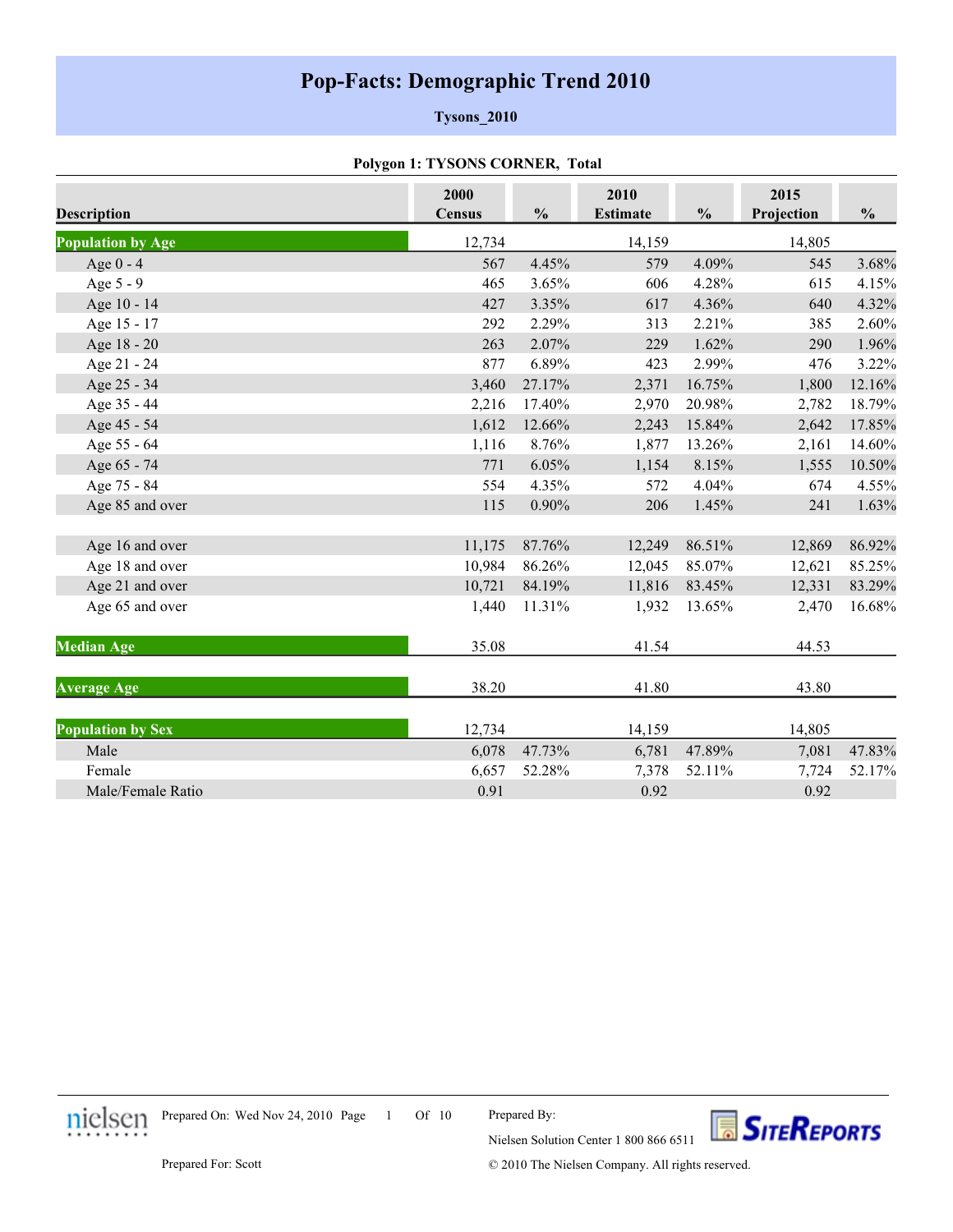# **Pop-Facts: Demographic Trend 2010**

### **Tysons\_2010**

#### **Polygon 1: TYSONS CORNER, Total**

| <b>Description</b>                                | 2000<br><b>Census</b> | $\frac{0}{0}$ | 2010<br><b>Estimate</b> | $\frac{0}{0}$ | 2015<br>Projection | $\frac{0}{0}$ |
|---------------------------------------------------|-----------------------|---------------|-------------------------|---------------|--------------------|---------------|
| Pop. by Single Race Class. and Hispanic or Latino |                       |               |                         |               |                    |               |
| <b>Hispanic or Latino:</b>                        | 918                   |               | 976                     |               | 998                |               |
| White Alone                                       | 667                   | 72.66%        | 701                     | 71.82%        | 710                | 71.14%        |
| <b>Black or African American Alone</b>            | 12                    | 1.31%         | 14                      | 1.43%         | 16                 | 1.60%         |
| American Indian and Alaska Native Alone           | 2                     | 0.22%         | 2                       | 0.20%         | 2                  | 0.20%         |
| Asian Alone                                       | 1                     | 0.11%         | $\overline{2}$          | 0.20%         | 3                  | 0.30%         |
| Native Hawaiian and Other Pacific Islander Alone  | $\theta$              | $0.00\%$      | $\theta$                | $0.00\%$      | $\theta$           | $0.00\%$      |
| Some Other Race Alone                             | 177                   | 19.28%        | 184                     | 18.85%        | 186                | 18.64%        |
| Two or More Races                                 | 59                    | 6.43%         | 73                      | 7.48%         | 81                 | 8.12%         |
| <b>Not Hispanic or Latino:</b>                    | 11,816                |               | 13,183                  |               | 13,807             |               |
| White Alone                                       | 8,272                 | 70.01%        | 8,135                   | 61.71%        | 8,017              | 58.06%        |
| <b>Black or African American Alone</b>            | 461                   | 3.90%         | 535                     | 4.06%         | 565                | 4.09%         |
| American Indian and Alaska Native Alone           | 17                    | 0.14%         | 21                      | 0.16%         | 25                 | 0.18%         |
| Asian Alone                                       | 2,380                 | 20.14%        | 3,520                   | 26.70%        | 4,084              | 29.58%        |
| Native Hawaiian and Other Pacific Islander Alone  | 11                    | 0.09%         | 26                      | 0.20%         | 33                 | 0.24%         |
| Some Other Race Alone                             | 24                    | 0.20%         | 24                      | 0.18%         | 22                 | 0.16%         |
| Two or More Races                                 | 651                   | 5.51%         | 920                     | 6.98%         | 1,060              | 7.68%         |
| <b>Households by Age of Householder</b>           | 6,809                 |               | 7,530                   |               | 7,869              |               |
| Householder Under 25 Years                        | 417                   | 6.12%         | 229                     | 3.04%         | 281                | 3.57%         |
| Householder 25 to 34 Years                        | 2,022                 | 29.70%        | 1,335                   | 17.73%        | 988                | 12.56%        |
| Householder 35 to 44 Years                        | 1,512                 | 22.21%        | 1,974                   | 26.22%        | 1,845              | 23.45%        |
| Householder 45 to 54 Years                        | 1,077                 | 15.82%        | 1,468                   | 19.50%        | 1,720              | 21.86%        |
| Householder 55 to 64 Years                        | 758                   | 11.13%        | 1,226                   | 16.28%        | 1,403              | 17.83%        |
| Householder 65 to 74 Years                        | 529                   | 7.77%         | 755                     | 10.03%        | 1,007              | 12.80%        |
| Householder 75 to 84 Years                        | 407                   | 5.98%         | 398                     | 5.29%         | 460                | 5.85%         |
| Householder 85 Years and over                     | 87                    | 1.28%         | 145                     | 1.93%         | 165                | 2.10%         |
| <b>Median Age of Householder</b>                  | 41.38                 |               | 46.55                   |               | 49.77              |               |



2 Of 10 Prepared On: Wed Nov 24, 2010 Page

Prepared By:



© 2010 The Nielsen Company. All rights reserved.